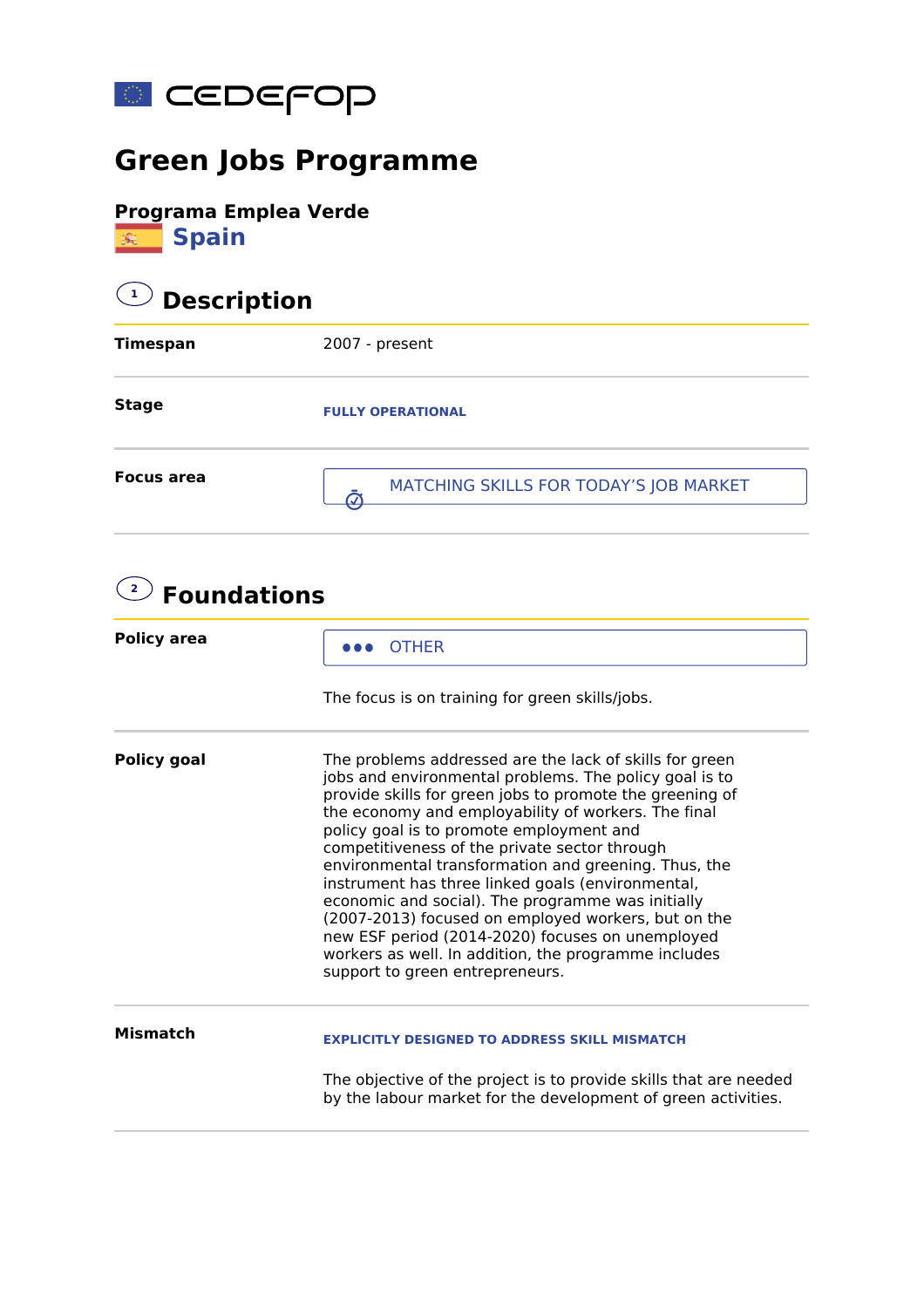| Aim of policy<br>instrument     | UPSKILL AND MATCH SKILLS OF UNEMPLOYED                                                                                                                                                                                                                                                                                                        |
|---------------------------------|-----------------------------------------------------------------------------------------------------------------------------------------------------------------------------------------------------------------------------------------------------------------------------------------------------------------------------------------------|
|                                 | <b>UPSKILL EMPLOYED ADULTS</b><br>バイバ                                                                                                                                                                                                                                                                                                         |
|                                 | <b>FACILITATE JOB/CAREER TRANSITIONS</b><br>≰≿                                                                                                                                                                                                                                                                                                |
|                                 | <b>ADDRESS SKILL SHORTAGES</b><br>Ö,                                                                                                                                                                                                                                                                                                          |
| <b>Legal basis</b>              | <b>OTHER</b>                                                                                                                                                                                                                                                                                                                                  |
| <b>Administrative level</b>     | <b>NATIONAL</b>                                                                                                                                                                                                                                                                                                                               |
| <b>Main responsible</b><br>body | Biodiversity Foundation, a public body embedded in<br>the Ministry of Agriculture, Fisheries, Food and the<br>Environment.                                                                                                                                                                                                                    |
| <b>Stakeholders</b>             | <b>GOVERNMENT (CENTRAL &amp; REGIONAL)</b><br>$\overline{\mathfrak{m}}$ m                                                                                                                                                                                                                                                                     |
|                                 | <b>TRAINING PROVIDERS (PUBLIC/PRIVATE)</b><br>₩                                                                                                                                                                                                                                                                                               |
|                                 | <b>EMPLOYER FEDERATIONS</b>                                                                                                                                                                                                                                                                                                                   |
|                                 | <b>RESEARCH CENTRES AND UNIVERSITIES</b><br>ÏШI                                                                                                                                                                                                                                                                                               |
|                                 | <b>OTHER</b>                                                                                                                                                                                                                                                                                                                                  |
|                                 | European Social Fund: Co-funding and monitoring.<br>UAFSE (Ministry of Employment and Social Security),<br>Management Authority of the ESF in Spain: Control and<br>monitoring.<br>Training providers: Provide training in skills for green jobs.<br>Companies, associations and NGOs: design, application and<br>implementation of projects. |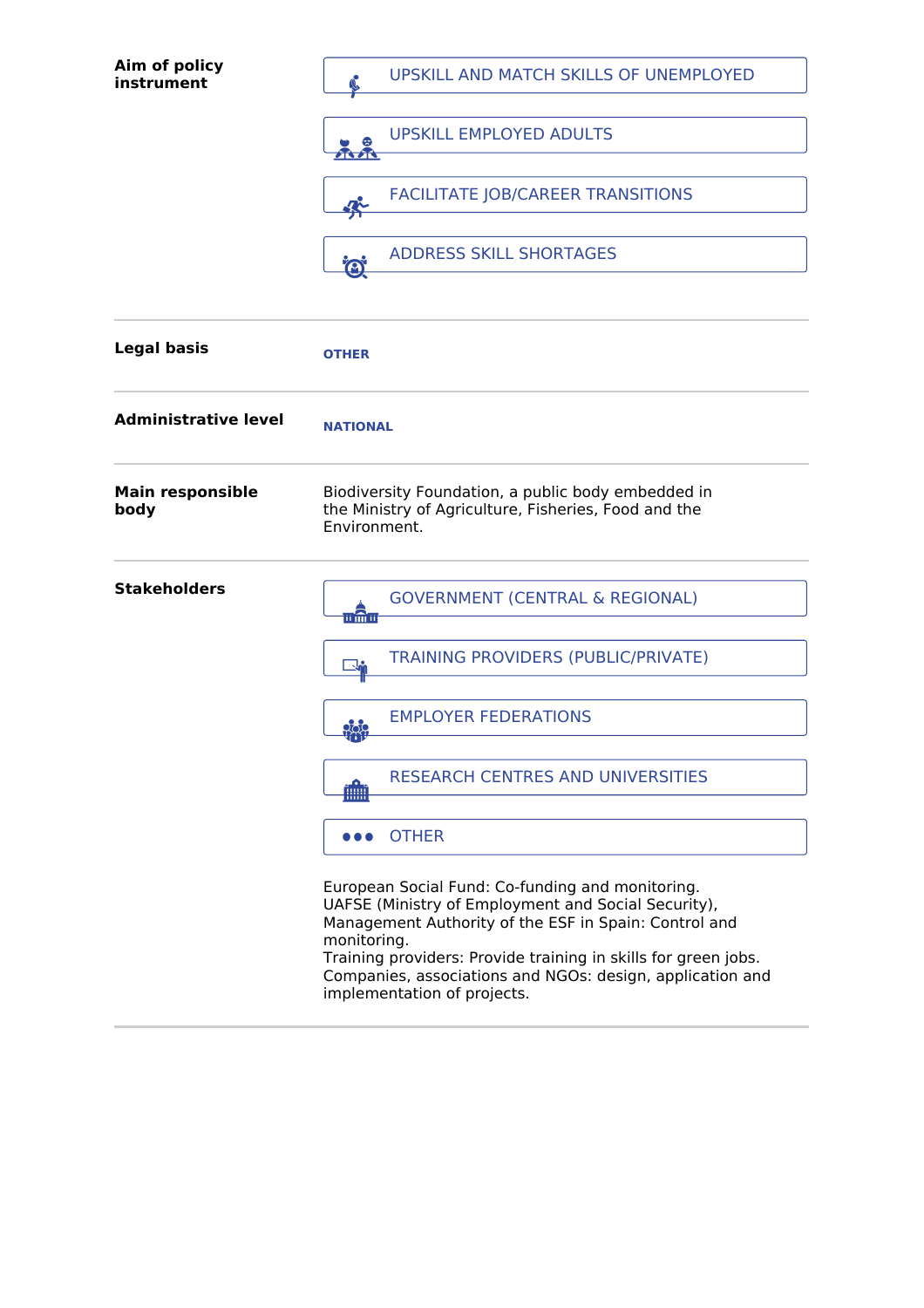| <b>Funding</b>            | In 2007-13 period, the budget reached €44.1 million.<br>In 2014-20 period, the budget reached €67 million.<br>The source of these funding is the ESF and the<br>Biodiversity Foundation, through the Ministry of<br>Agriculture, Fisheries, Food and the Environment. ESF<br>co-funding ranges 50%-80%, depending on the level of<br>income of the regions where the projects are<br>implemented, following ESF co-funding criteria. |
|---------------------------|--------------------------------------------------------------------------------------------------------------------------------------------------------------------------------------------------------------------------------------------------------------------------------------------------------------------------------------------------------------------------------------------------------------------------------------|
| Intended<br>beneficiaries | Direct beneficiaries are the entities that apply for<br>projects. The final beneficiaries are the workers that<br>receive training, the companies that employ these<br>workers and local communities that benefit from a<br>process of green development. The environment and<br>the society as a whole are also final beneficiaries.                                                                                                |

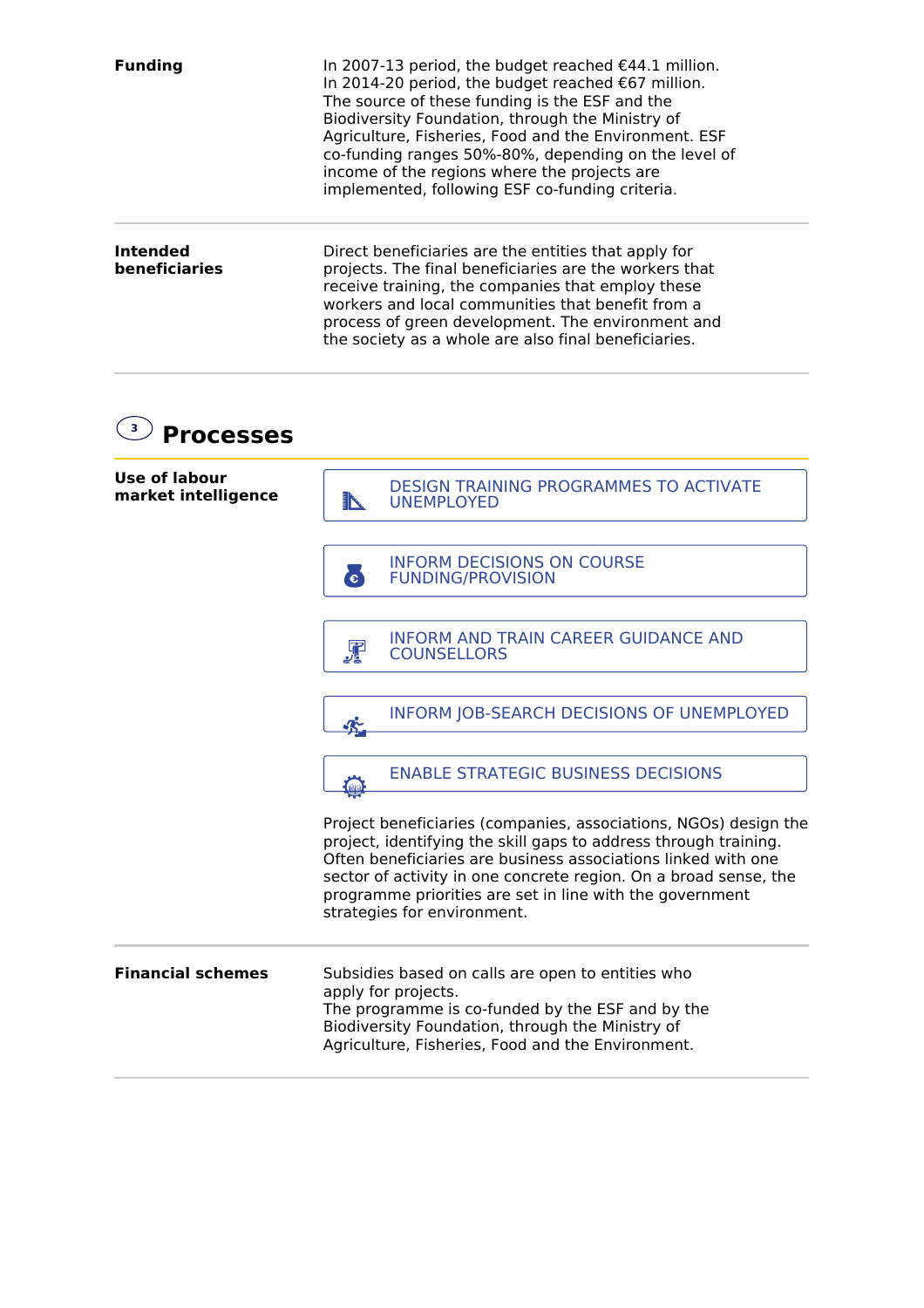| <b>Frequency of</b><br>updates | The content of the programme is updated constantly<br>as ongoing projects finish and new ones begin. On a<br>broad sense, the programme design is updated every<br>7 years through the ESF programming periods. The<br>programme has been updated between the 2007-13<br>and the 2014-20 periods.                                                                                                                                                                     |
|--------------------------------|-----------------------------------------------------------------------------------------------------------------------------------------------------------------------------------------------------------------------------------------------------------------------------------------------------------------------------------------------------------------------------------------------------------------------------------------------------------------------|
| <b>Development</b>             | The programme has been in action during two ESF<br>periods: 2007-13 and 2014-20. In the new period,<br>improvements have been introduced, such as to pay<br>more attention to the participation of unemployed<br>workers, to blue economy projects (environmentally<br>responsible activities in the sea), focus on Natura<br>2000 sites, support social innovation projects and<br>exchange experiences and knowledge among EU<br>green entrepreneurs.               |
| <b>Barriers</b>                | There are barriers of environmental awareness and of<br>administrative complexity in some projects.<br>The lack of investment to carry out a green<br>transformation of companies has also been identified<br>as a barrier.<br>The economic crisis has also reduced the potential for<br>greening.                                                                                                                                                                    |
| <b>Success factors</b>         | The design of projects comes directly from<br>beneficiaries, who have a deep knowledge of the<br>sectoral and environmental situation at the local level.                                                                                                                                                                                                                                                                                                             |
| <b>Monitoring</b>              | The main indicators are the number of participants,<br>jobs created and start-ups created.<br>At the project level, each project is followed up and<br>publishes a memory of activities.<br>At the programme level, the programme follows the<br>ESF monitoring requirements. The development of<br>programme actions appear in the Annual<br>Implementation Reports of the ESF 2014-2020<br>Operational Programme of Education, Training and<br>Employment of Spain. |
| <b>Innovativeness</b>          | <b>VERY INNOVATIVE</b><br>The policy is innovative, as it focuses on skills gap from<br>emerging sectors, such as green economy. In addition,<br>universities often participate in projects, providing<br>technologically advanced knowledge. At the project level, the<br>template for the memory of each project includes a chapter<br>about the innovativeness of each project.                                                                                    |

**<sup>4</sup> Sustainability**